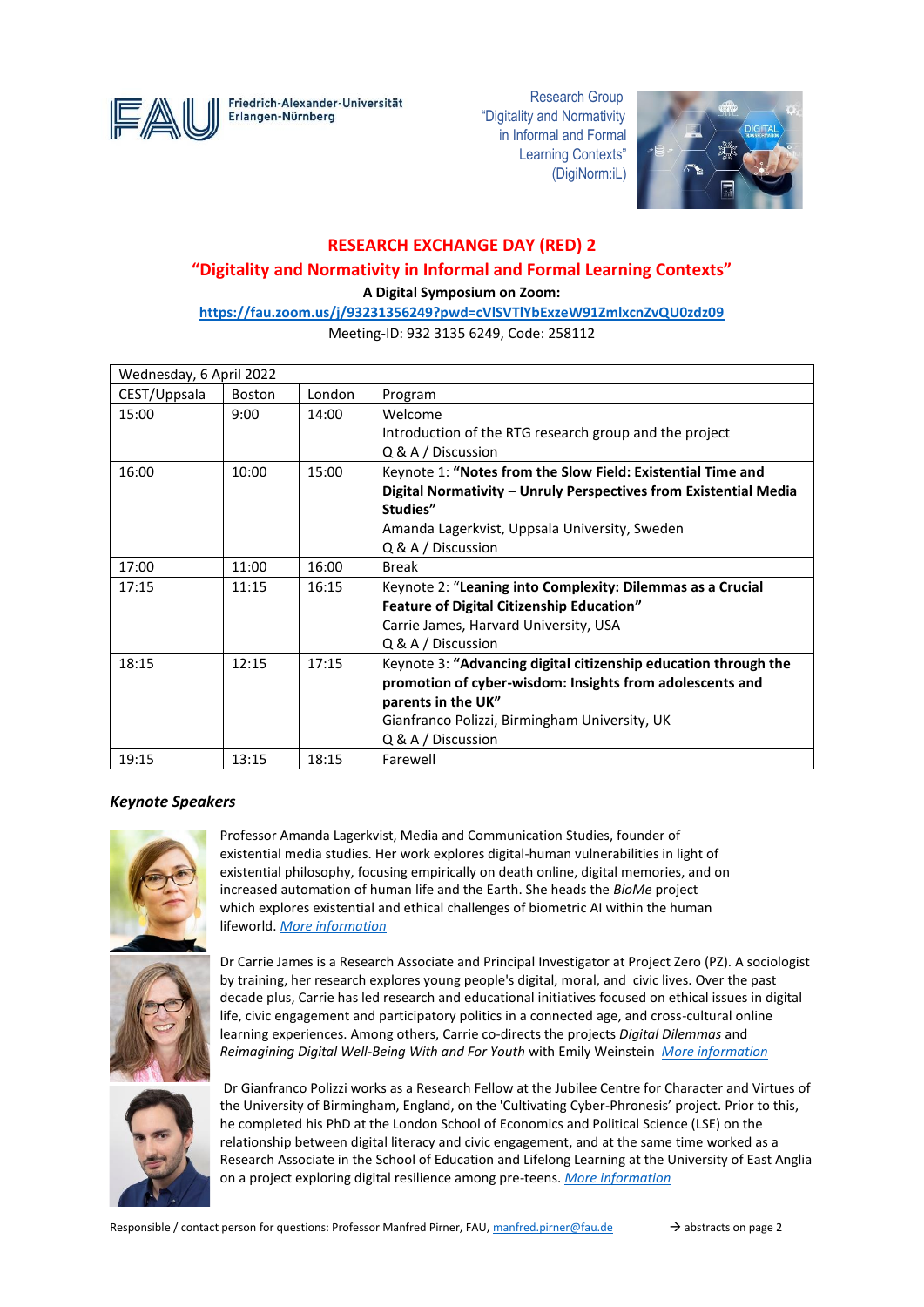## **Abstracts**

## **Keynote 1: "Notes from the Slow Field: Digital Time, Normativity and Life on the Edge – an Introduction to Existential Media Studies"**

Amanda Lagerkvist, Professor of Media and Communication Studies, Uppsala University, Sweden [amanda.lagerkvist@im.uu.se](mailto:amanda.lagerkvist@im.uu.se)

Our world is on edge. Or more specifically, our world is in what existential philosopher Karl Jaspers (1932/1970) called a limit situation constituted by a series of cataclysmic and entangled environmental, epidemiological, political, economic and technological crises: a time in which there are deep-seated ethico-political and existential stakes of media (Lagerkvist 2022). In a limit situation, as Jaspers stressed, humans are called upon both to slow down and to act, faced as they are with the most pressing questions concerning their values and priorities. Media technologies that sustain everyday life play powerful roles in the present digital limit situation (Lagerkvist 2020) but our paradigms for addressing them seem stuck in the past. We are in some ways in the dark. Introducing the key concepts, concerns and framework of existential media studies, this lecture suggests that we need to slow down to find our bearings. It offers a media theory of the limit situation (and invites limits in all their shapes and forms into theorizing media) through a reappreciation of Karl Jaspers' existentialism and philosophy of communication. In suggesting that existential media have four properties (they ground us in being; throw us up into the air; speak to our shared vulnerability and deep relationality; and demand responsible action), I ultimately propose an existential ethics of carefully attending. I will maintain that we need to overturn the tyranny of speed and mindless quantification, ideals of limitlessness and detachment – also in our own midst. Importantly, learning from mourners (the coexisters) who lost everything, and placing them centrally for media studies, makes a difference since it requires and forges an art of practical wisdom (phronesis) (cf. Ess 2020) of carefully attending, waiting and listening (cf. Shahramed 2021). This is not a scholastic exercise, or something that applies to the practices or faults of someone else. It is instead the very task ahead in order for our field to move out to confront the unbearable intimacies of emergency (Mickey 2016) situated at the forefront of the digital limit situation.

### *Suggested reading:*

- Lagerkvist, A. (2017). Existential media: Toward a theorization of digital thrownness. new media & society, 19(1), 1–15. <https://doi.org/10.1177/1461444816649921>
- Lagerkvist, A. (2020). Digital limit situations: anticipatory media beyond 'the new AI era'. *Journal of Digital Social Research, 2*(3), 16–41.

**Keynote 2: Leaning into Complexity: Dilemmas as a Crucial Feature of Digital Citizenship Education** Dr Carrie James, Research Associate and Principal Investigator at Project Zero (PZ), Harvard University [carrie\\_james@harvard.edu](mailto:carrie_james@harvard.edu)

Dilemmas abound in networked life. If a friend asks for honest opinions on an anonymous app, is it okay to respond honestly – even if it might hurt their feelings? Is what people do or say in public is fair for others to record and post on social media ? Is it okay for people to share violent videos online to call attention to what's going on in the world, even if they might be triggering to certain audiences? Questions like these elude straightforward right or wrong answers and have implications for the content and pedagogies of digital citizenship education. In this talk, Carrie James will share key insights from her empirical research with adolescents and educators, discuss relevant concepts from literature in moral and cognitive education, and describe a core set of design principles for educating for digital life in all of its complexity.

### *Suggested reading:*

- Weinstein, E. & James, C. (2021). "Leaning into Digital Dilemmas: How Educators' Perspectives Can Inform New Civics Education." *Teachers College Record, 123*(11). <https://www.tcrecord.org/Content.asp?ContentId=23887>
- James, C., Weinstein, E., & Mendoza, K. (2021). Teaching digital citizens in today's world: Research and insights behind the Common Sense K–12 Digital Citizenship Curriculum (Version 2). San Francisco, CA: Common Sense Media. [https://d1e2bohyu2u2w9.cloudfront.net/education/sites/default/files/tlr\\_component/common\\_sense\\_ed](https://d1e2bohyu2u2w9.cloudfront.net/education/sites/default/files/tlr_component/common_sense_education_digital_citizenship_research_backgrounder.pdf) ucation digital citizenship research backgrounder.pdf
- Weinstein, E. & James, C. (Forthcoming, 2022). "Conclusion: The Agency Argument" in Behind Their Screens: What Teens Are Facing (and Adults Are Missing). Cambridge, MA: MIT Press.